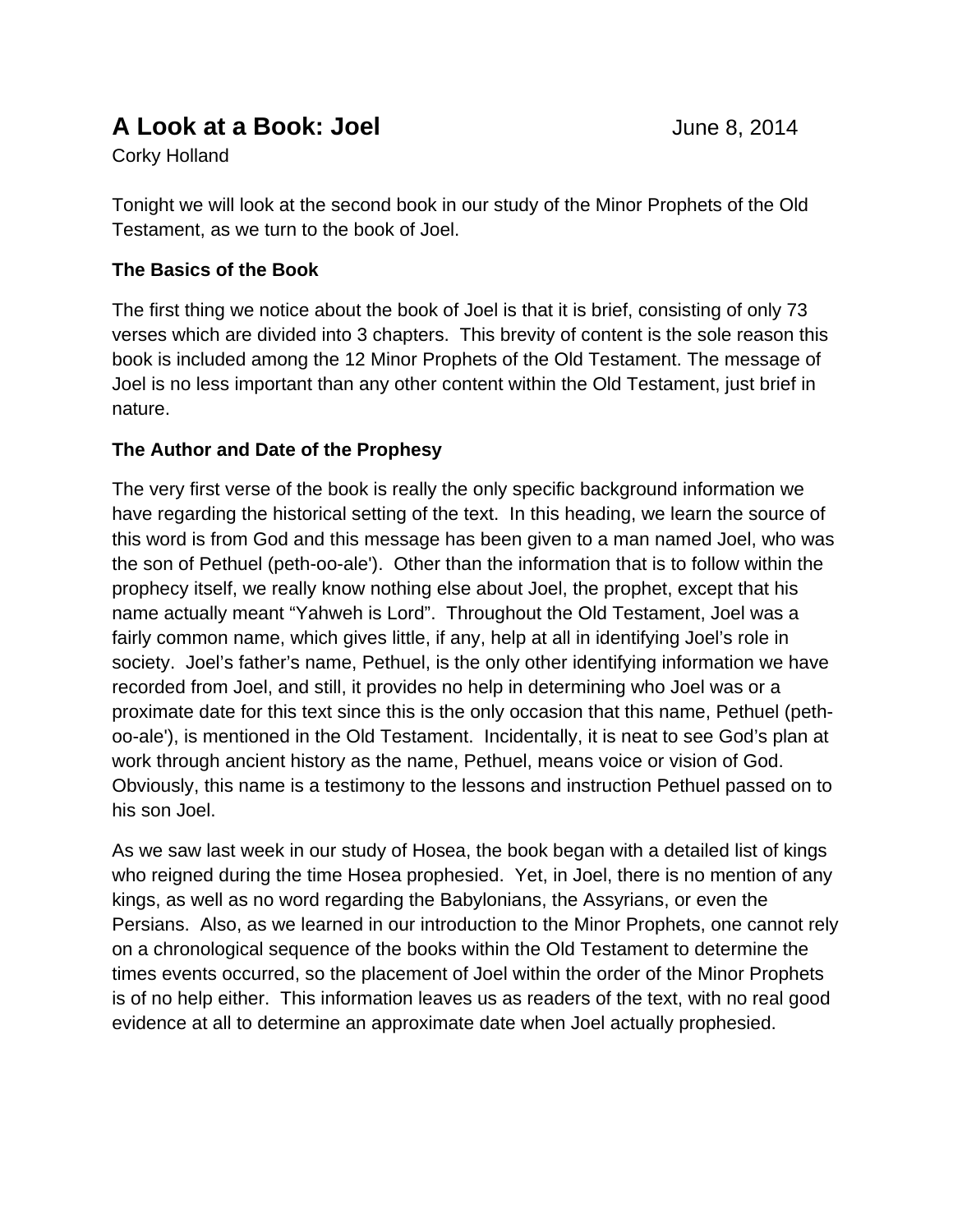#### **Setting and Audience**

On the other hand, we do know that the prophecies of Joel were intended for the southern kingdom of Judah. You probably remember from prior studies that there were two tribes that comprised the southern kingdom around the city of Jerusalem and 10 tribes that comprised the northern kingdom of Israel. Israel is mentioned 3 times in Joel (vs. 2:27; 3:2; and 3:16), but there are no references made to specific northern Israelite locales. As we will see, Joel's audience is all levels of society within Judah, including both the leader and the laborer, old and young, and male and female. Joel does not really address any specific sins of the people of Judah, nor does he rebuke them for their idolatry which was believed to be on the rise at the time of his prophecy, but instead calls them to repentance for their "callous indifference" to God's authority.

### **Central Theme**

If there is a theme of Joel's prophetic words, it can be summarized with the phrase, "The Day of the Lord". This "Day of the Lord" that Joel refers to, will be a day when God reveals His character of power and holiness. It will bring both a day of judgment for those who oppose or reject God's will and way, and it will bring a day of deliverance to those who are faithful. This phrase, "The Day of the Lord" occurs five different times throughout the 3 chapters of the book (vs. 1:15; 2:1; 2:11; 2:31; and 3:14), and is used by Joel, to explain both its description or nature and the anticipation of its coming. Three of these 5 references, verses 1:15, 2:1 and 3:14, indicate the day is near or is at hand, while verse 2:11 describes the day as already being present. Yet, verse 2:31, views the day more as a distant date in the future. Throughout the prophecy, Joel causes us to think about the Day of the Lord and whom will God save?

As we begin to study the text, let's start in the first 16 verses of chapter 3, where God describes the other nations, beyond Judah, as full of wickedness and ready for, in agricultural terms, a harvest of judgment. God calls for a time when all of the nations will be summoned to assemble in the valley of Jehoshaphat or the valley where Yahweh judges. Here the verdict will not be good because of such crimes as slavery, theft and bloodshed. There will be no defense against God when He brings the charges of sin against the nations. In this trial like setting, God will be the judge and jury and He will also bring the final decision.

It is interesting to note that in this portion of Joel's prophecy of God's promise results were witnessed. In 343 B.C. King Artaxerxes conquered and enslaved Sidon, while just a few years later, 322 B.C. Alexander the Great took Tyre, selling more than thirteen thousand inhabitants into slavery.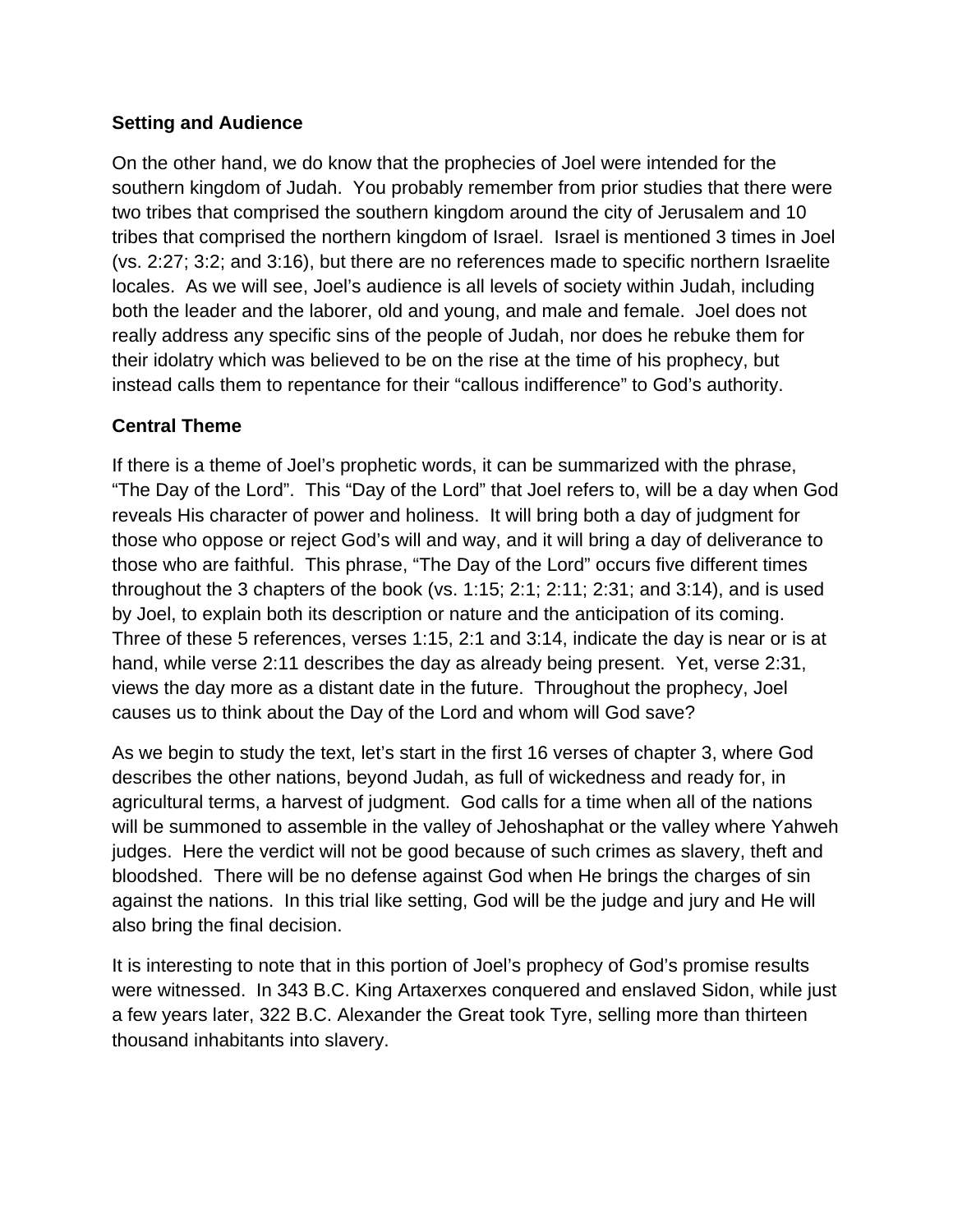#### **Content of the Text**

With this judgment day of the Lord in mind, let's begin in chapter 1, verse 2 through verse 14. Here we see Joel addressing a terrible and devastating infestation of locusts that has invaded the land. In this portion of chapter 1, he questions anyone who will listen from the leader to the labored, asking the question, has anything like this ever happened before? Not just in the recent past, but ever before? He wants folks not only to contemplate the incredible impact of the infestation, but also to remember this calamity so that what is learned from it can be passed down to generations to come. He speaks of the devastating effect this infestation has had on people from all walks of life. In verse 6, Joel even conveys the idea of the infestation as an invading army knowing that if his audience did not understand the agricultural impact of the plague, they would certainly understand the impact of a military invasion.

In the rest of chapter 1, Joel not only assesses the catastrophe, but he is also driven to contemplate God's purpose in midst of all of these events. Knowing indeed that "Yahweh is Lord" as his name implies, Joel's strong faith in God is manifested in his challenge to the people to cry out to God in genuine worship and in earnest and sincere prayer. And, he begins to think about this event, and the ruin that has occurred and how it might compare to the "Day of the Lord" or the ultimate day of judgment. It is evident in this portion of Joel's prophecies that the things we prioritize and in turn place our trust in life are not always things that bring everlasting certainty.

What begins in Joel's prophetic message as some serious food for thought based on the current circumstances of the day in chapter 1, turns to an even greater unsettling description of an even more terrible and more destructive and imminent event; the coming of the actual "Day of the Lord". Look at chapter 2:1-11. As one biblical scholar remarked, this portion of chapter 2 is the Lord saying, you think the current situation is bad, "you ain't seen nothing yet!" Here, Joel shares God's message to blow the trumpet sounding the alert that a mighty army beyond all comprehension is on the move. All consuming, arriving like an earthquake and sweeping in like a tornado, Joel even poses the question at the end of these verses asking, who can endure this very great and terrible day?; the Day of the Lord; judgment day.

It is here in the first 11 verses of chapter 2, that Joel paints a very clear picture of God's consequences for the disobedience and sins of His people. Joel reminds Judah that there is indeed an almighty God that is often ignored, and that He is a God that will indeed bring judgment on His people for their very real sins. It is through this image Joel has described that even this very day, we must realize our need to be saved from our sin and its consequences, which is the exact judgment of God. You see, even today, our sin is still very real, and outside of Christ, God will judge us for it. Therefore, whether in Joel's day or ours, we have the greatest of need to be saved from our sins.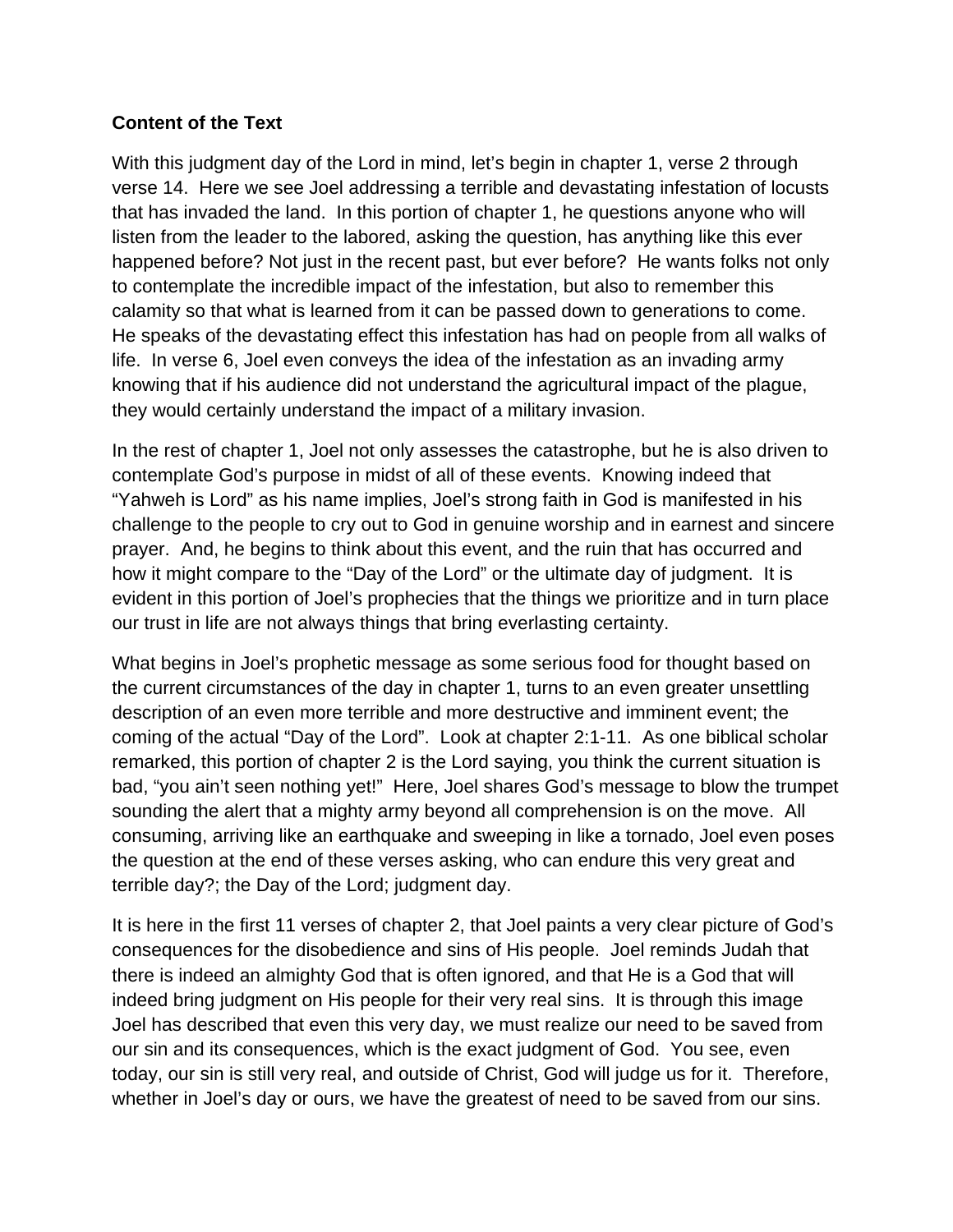Now that Joel has explained God's judgment and the need of God's people to be saved, in verses 12 through 17 of chapter 2, he issues a beautiful invitation to Judah to actively and immediately come back to God and make a real change in their lives. It is through this invitation that Joel shows his people that God is not only a God of justice, but even better, a God of mercy. Joel follows this invitation to repentance with three assurances from God beginning in verse 18 of chapter 2 and going all the way to the end of the book.

The first assurance is cited in chapter 2, verse 20, that God will rescue His people from their enemies and bring judgment upon all the nations. In this passage, God will remove the northern army or plague locust, depending upon a current perspective or an eternal perspective, casting them into the desolate land and the eastern and western seas.

The second assurance is cited in chapter 2, verses 18 through 27, and, again in verses 18 through 21 of chapter 3, that God will restore prosperity to his people. In these passages, we read of restoration to the land, the animals and the people through Gods good gifts that had once been taken away. The devastation would most assuredly be permanently reversed.

And finally, the third assurance found in Joel's message is cited in chapter 2, verses 28 through 32, that God will reside among His people. In this passage, it is evident that no amount of prosperity means much at all without the presence of God himself. So, it is here in this most familiar passage that Joel prophesies of Pentecost and God's presence with His people. Peter would later quote this same passage in his first sermon after the ascension in Acts 2:16-18, knowing it was an initial fulfillment of the prophecy of Joel. At the very core of our salvation is God's restoration of His people to himself. This final promise makes verse 2:32 the key to the entire book. God want His people to desire salvation through Him to restore a right relationship to Himself.

#### **Summary**

So, to summarize, the book of Joel is prophecy given by one we know little about. Yet, he is able to survey a current catastrophe with eternal perspective, receiving God's message of judgment and His call to repentance. Joel is then able to offer the hope of salvation to God's people through God's promises of His protection, His Prosperity, and His presence.

Information taken from the following sources:

*The Message of the Old Testament* by Mark Dever, Crossway Books, Wheaton, Illinois, 2005.